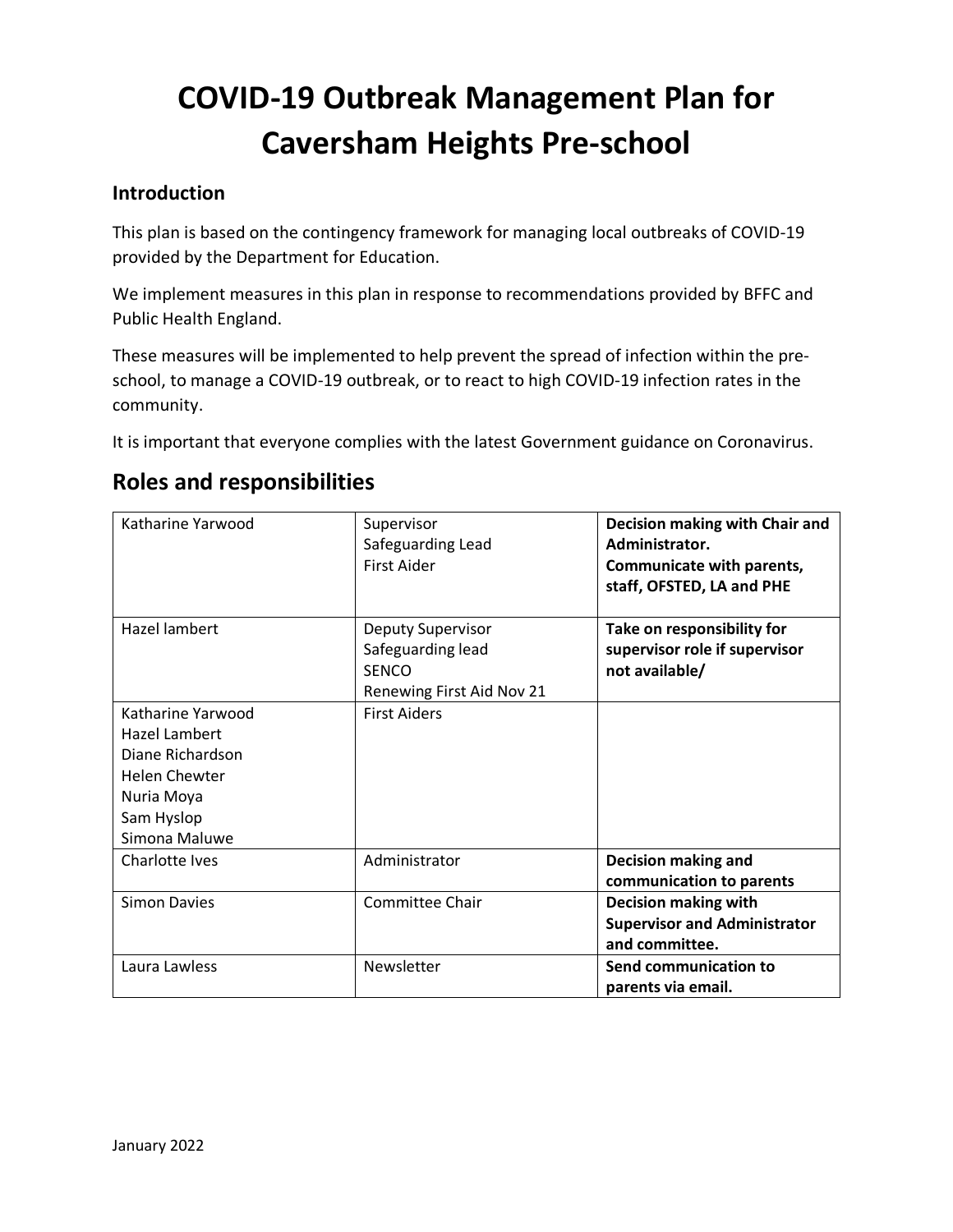# **Measures to prevent the spread of infection**

Since the start of the coronavirus pandemic, we have been pleased with our Safe Operating Procedures and the adaptions we have made to our everyday practice to ensure we offered, and continue to offer, our staff and children a safe environment. Hygiene and social distancing remain the two key elements of infection prevention and control. We have made the decision to keep the following procedures in place.

- Any child, staff member, parent or visitor with coronavirus symptoms must not attend nursery and must isolate at home.
- Any person displaying symptoms must not return to pre-school until they have completed the required isolation period and/or receive a negative coronavirus test, in line with government guidelines. Children with temperatures cannot return until they have been 24 hours fever free, without the need for medication to assist, in line with PH DfE guidelines.
- Increased cleaning processes remain in place.
- Ensure good hygiene for everyone
- Staff members will wear masks in staff communal areas.
- Staff members carry out Lateral Flow Device testing according to government advice.
- Ventilation is a key part of infection control, doors and windows remain open and outdoor play is encouraged.
- All persons travelling outside of the UK must adhere to instructions and testing in line with the government guidance.

# **Management of an outbreak of COVID-19 in Caversham Heights Preschool**

#### **When the pre-school infection cases reach**

- 5 children, pupils, students or staff, who are likely to have mixed closely, test positive for COVID-19 within a 10-day period
- 10% of children, pupils, students or staff who are likely to have mixed closely, test positive for COVID-19 within a 10-day period. (10% = 3 children or staff Spring term 2022)

Caversham Heights Pre-school will take further advice from PHE. Actions may be:

- A more intense deep clean
- Parents and staff members will wear masks during drop off and collection at pre-school.
- Restrictions of people entering the pre-school building parent helpers, prospective parent visits.
- Isolation of identified children or staff members
- Investigation by the LA Health Protection Team